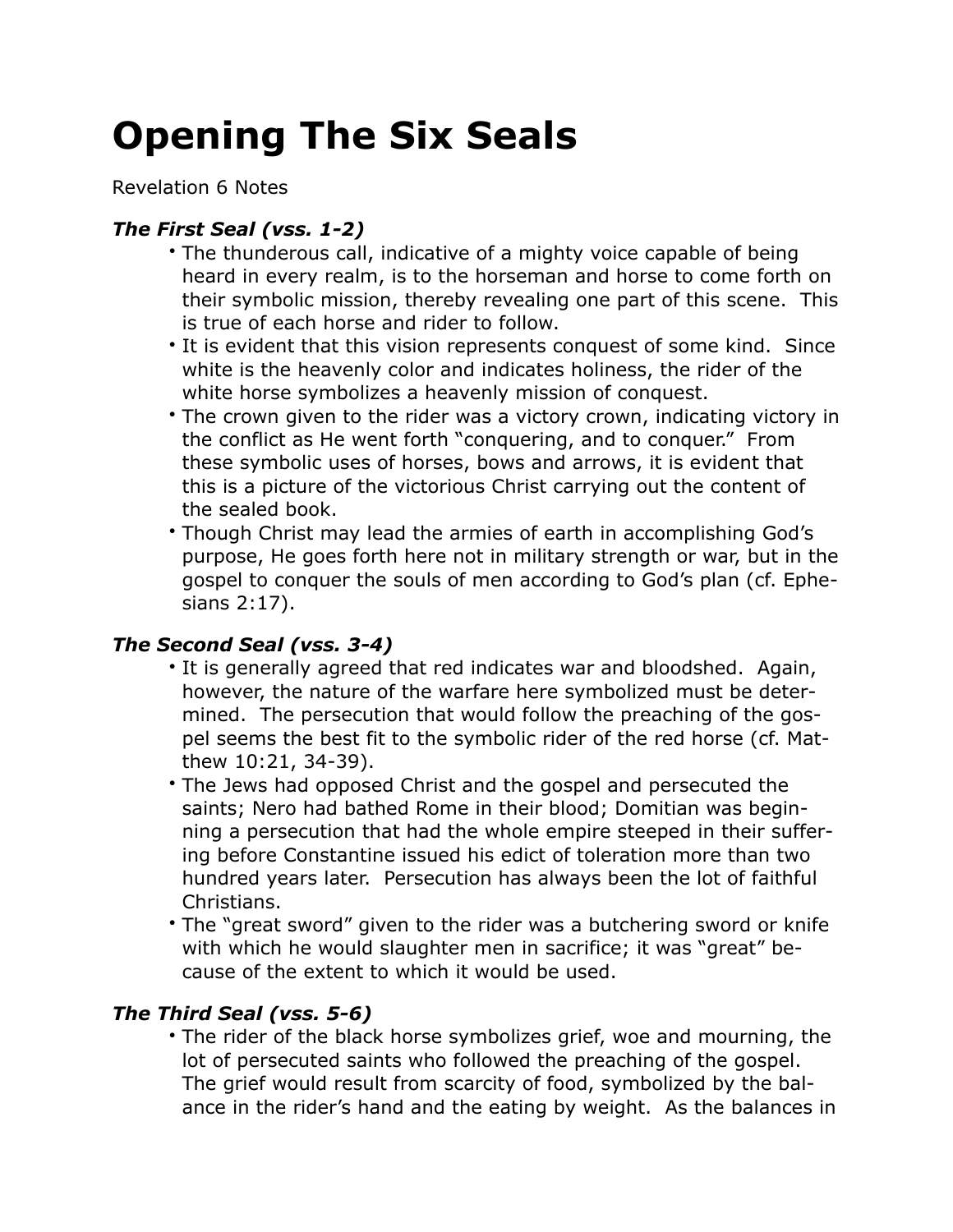the rider's hand indicates a period of scarcity, black indicates the grief and woe accompanying such a time.

• The source of the voice is not identified, but the fact that it comes from the midst of the four living creatures implies that it expresses the sentiment of the four. Wheat, barley, oil and wine were the staple foods of the period, but wine and oil were a bit more upscale. On such a meager salary one could provide only a bare living and would find it impossible to afford any of these luxuries. As the luxury items were not hurt, it appears that the rider of the black horse symbolizes hardship and suffering through prejudice against Christians.

### *The Fourth Seal (vss. 7-8)*

- The rider of this horse personified Death, while Hades, the unseen realm of spirits, followed with him. He was and always is present with Death together his share of the booty. Each time Hades is mentioned in Revelation it is associated with Death (1:18; 6:8; 20:13-14).
- "The fourth part of the earth" includes a larger sphere of operation than the rider of the black horse. The sword with which Death kills symbolizes carnal or military warfare. The Lord permits, even uses the sword of nations to execute judgment upon the earth. Pestilence goes hand in hand with famine as both follow the destruction of war.
- The judgment symbolized by this rider is against the world of unbelieving people, falling upon them as a result of rejection of the divine message. However, in such judgments Christians must necessarily suffer with the rest.

#### *The Fifth Seal (vss. 9-11)*

- When the blood was poured out, it was the life that was being offered. The "souls" were the lives of those who had been sacrificed for Christ. they were being sacrificed for the same reason that John was on Patmos (cf. 1:9).
- "How long" suggests that this was not the beginning of the struggle but that it had been continuing for some time -- from the Jewish persecution in Jerusalem, through that of Nero and now the persecution in the days of Domitian.
- This cry had been on the lips of suffering and persecuted saints through the centuries. The cry is not for revenge, but for a vindication of their death and the cause for which they had died. They had to rest "a little time," during the period of persecution and tribulation through which the church was then passing. The speaker has in mind the present struggle rather than the total of time until the end